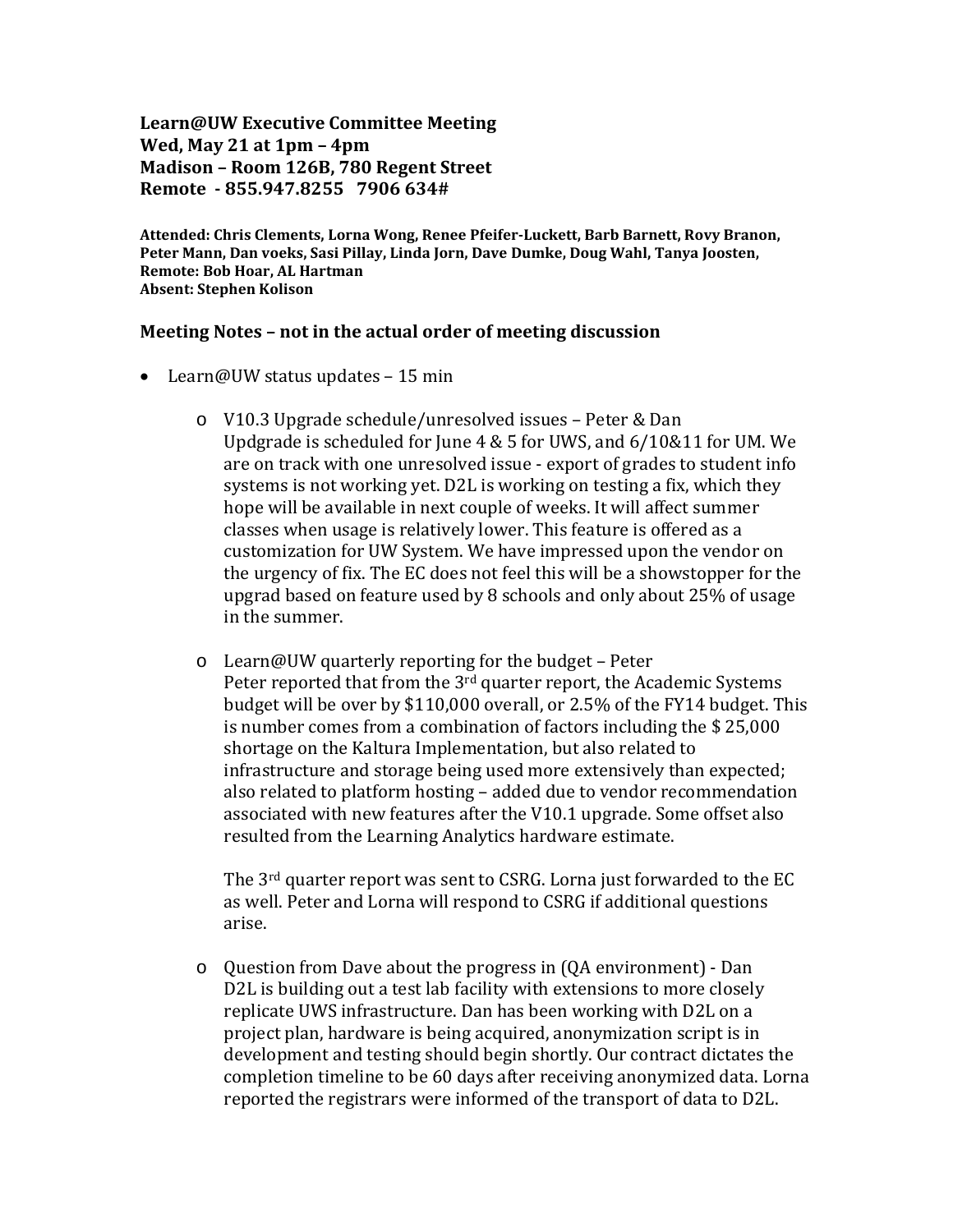o Question from Dave – Lorna Continuity and Availability Report feedback from D2L – Report was sent to D2L in the Fall. Craig Wahl from D2L responded by scheduling a meeting to discuss in February, but he cancelled the meeting and has not rescheduled yet.

• Engagement with CSRG on Academic Systems Budget – Lorna – There was no engagement. The initial plan to engage with the CSRG strategy planning exercise with Don Norris did not happen in May because of schedule conflicts. Since CSRG is already moving in the direction of separating Operations with Innovation, which is what we are advocating. Lorie Docken consulted with Sasi Pillay and Steve Wildeck. The conclusion is that a better time to engage would be in the Fall, prior to the next budget cycle. We would have a better conversation with more information from the Roadmap on future needs.

- Integration Study Task Force briefing Dave Dumke
	- o Dave agreed to chair a task force as charged by the EC: to review how we integrate with LMS; develop functional and technical requirements for the upcoming RFP, make recommendations about how to proceed with our current integrations. Dave drafted a charge document – sent to the EC on May 2. Dave commented that he included some work to understand the added value of previous work on SAIP project (stds based integration) to get better understanding of the needs for this type of work and alternatives. Currently Dave is assembling the members of the Task Force. The goal is to finish the work with some recommendations by December 2014. Current members include Peter, Dan, Diane Landry, MILER consulting rep, DoIT Architect. Will need someone from SIS Exec Committee.

• Faculty Survey Results (preliminary) – Al Hartman Faculty Survey Committee include: Barb, Lorna, Renee, Peter and Al . All were actively engaged in the project. AL distributed a brief summary before the meeting.

There were 1505 completed responses, over 3000 comments overall. Use has increased since the 2010 study. The survey went out after right after the January upgrade. Many respondents were displeased with the timing of the upgrade and many didn't know how to use things they were accustomed to, which influenced satisfaction with D2L. A significant number indicated they preferred more rich media - video/educational clips to help them to learn functions. Active learning, flipped classrooms support are also mentioned. 90% of the comments were positive about support; not many use mobile interface; 58% use grade export system that was talked about earlier; 70% find it easy to use in meeting needs.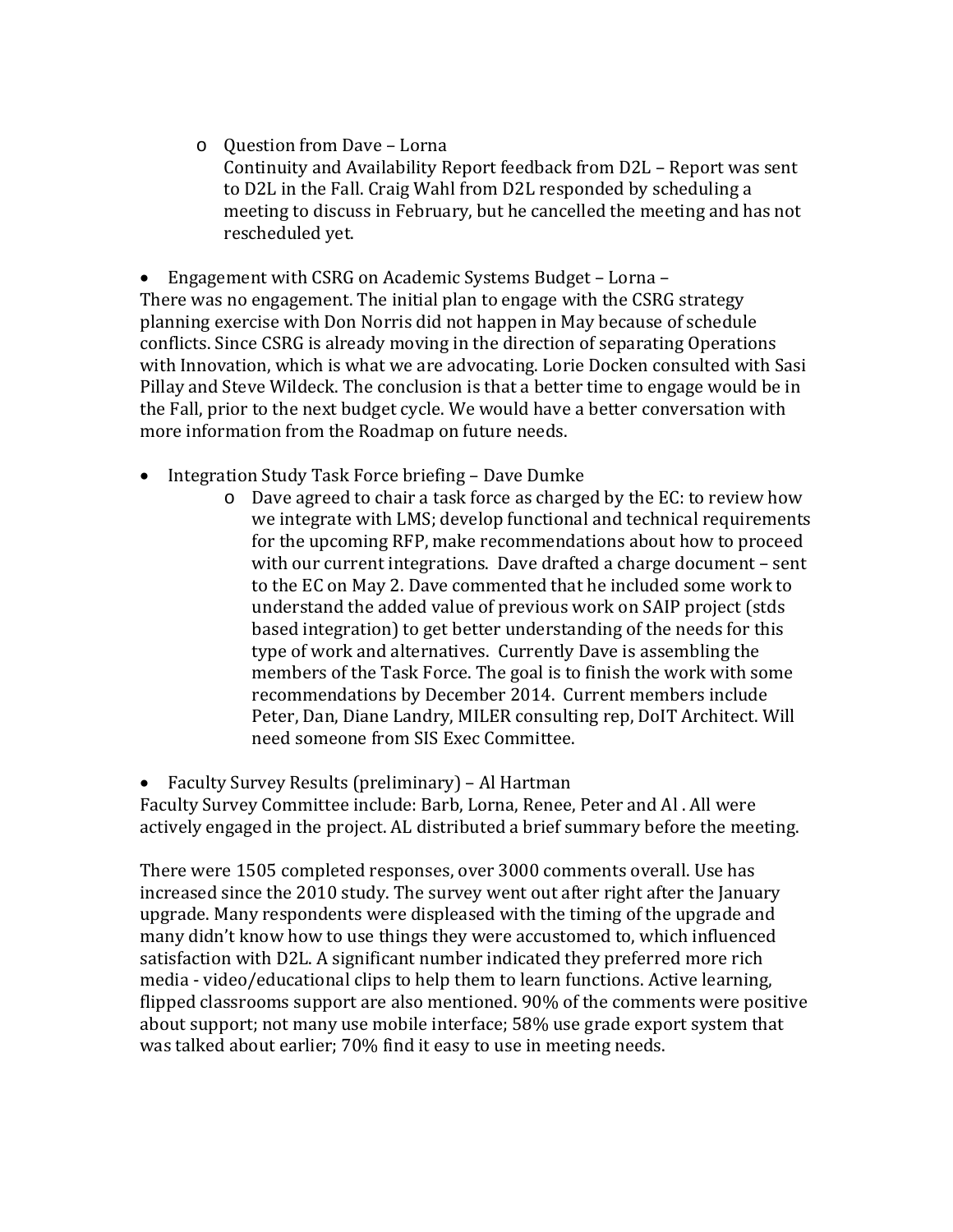The committee will craft recommendations from this to be ready for the July retreat discussion. The plan to release the report after the retreat with recommendations to inform the RFP for LMS needs. Individual campus data will be distributed after.

Tanya would like to be able to include some of the findings as data for the Roadmap Report which is also targeted for July retreat. We will make an early draft available.

Dave suggested we should share the feedback with D2L and get their responses on the comments and get their response.

- Academic Technology Roadmap Tanya Joosten & Task Force
	- o Brief report on status of project
	- o Details of Summit Event on June 4 & 5

Since the last EC meeting, the Task Force has moved along with the project with many actions: Made contact with provosts and nominated a campus liaison, who oversees selection of campus reps and has access to relevant campus info and data; also did national environmental scan of what's going on with learning technologies; task force reviewed them on Friday, document analysis in identifying common issues; we will be receiving an internal and external report; one important goal is to engage people from across campus in discussing academic systems; organized series of 4 lightning round panels around learning technologies and themes across campuses; plus 6 break-out groups to talk about 6 driving ideas that came out of internal and external scan (e.g., what are our future needs around learning technologies?) ; note takers for each session; will use the data from the summit in the Roadmap Report

Sample session topics:

Building the capacity to explore emerging technologies (research driven practice) Big data analytics and assessment of learning What's the future of the LMS What's happening as best practice in other systems

- Unizin Idea (Linda Jorn) Internet2 Learning Technology Ecosystem; member only university-owned consortium to design an ecosystem that all members can use; what is it and why join it?
	- $\triangleright$  Suite of tools and services that can be changed
	- Owned Content <--> Software Platform<-->Analytics
	- $\triangleright$  What are the common languages (stds and integration) that would allow us to share content?